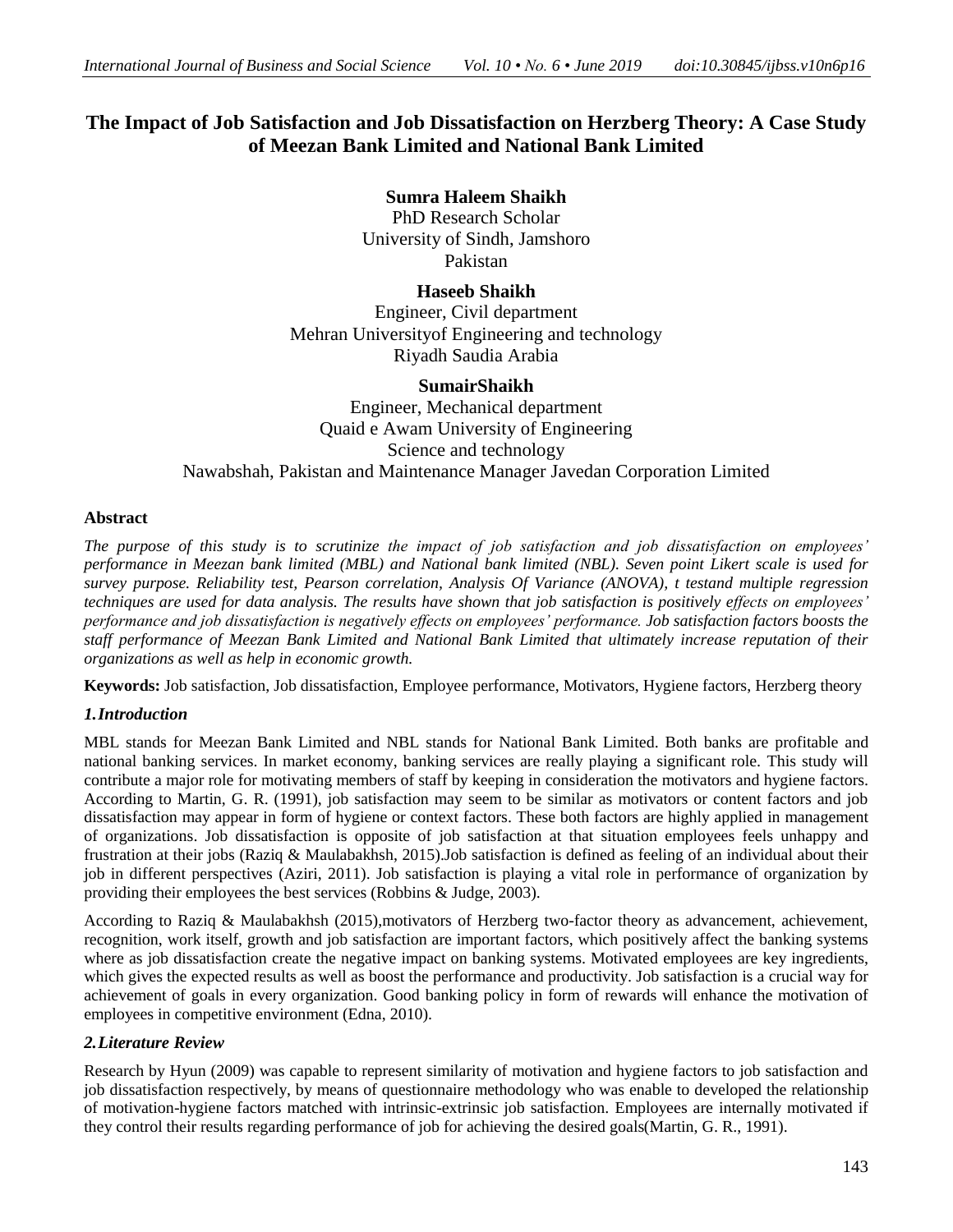Dahlqvist and Matsson (2013) argued that the main factors, which influence the employee performance, are rewards. Rewards cause satisfaction with both intrinsically and extrinsically and make the employees' work more productive. Emeka*et al.*, (2015) asserted that performance depends on many factors like job security, employees' satisfaction, training and development, compensation, appraisals, positive feedback, intrinsic and extrinsic rewards. Through motivation, employees do their best work with strenuous at certain circumstances and face the greasy challenges easily.

According to Dahlqvist and Matsson (2013), the job satisfaction and job dissatisfaction influence the employee performance. Job satisfaction is increased by intrinsic motivational factors such as advancement, achievement, work itself, recognition and growth (Herzberg *et al.,* 1959; Herzberg *et al.,* 1966). Factors, which decrease job dissatisfaction, are company policy, good working conditions, job security, supervision, relationship with peers and money (Herzberg *et al.,* 1959; Herzberg *et al.,* 1966).Job satisfaction increase the employee's satisfaction and job dissatisfaction decrease the employee's satisfaction that ultimately give results in poor performance.

The elements, which create job dissatisfaction are poor policies, insecurity, poor relations with boss and employees, inflexible working condition and low salaries (Okpara, [2004\)](file:///C:\Users\Ideal%20c\Desktop\rough\view%20point.htm%23reference-CIT0042). The clashes between lower and upper staff create negative impact on their organization (Arnetz, [1999;](file:///C:\Users\Ideal%20c\Desktop\rough\view%20point.htm%23reference-CIT0004) Lane, Esser, Holte, & McCusker, [2010;](file:///C:\Users\Ideal%20c\Desktop\rough\view%20point.htm%23reference-CIT0031) Raziq & Maulabakhsh, [2015\)](file:///C:\Users\Ideal%20c\Desktop\rough\view%20point.htm%23reference-CIT0047). Job dissatisfaction occur when employees feel anger, depression and resentment in their job (Matthews, 2011). Job dissatisfaction is process where employees are not comfortable at their workplace (May, 1978). Dissatisfaction happens when employees do not want to do work because of unhappiness and discontent in work (Locke, 1976). According to Herzberg *et al.,* (1966), hygiene factors eliminate job dissatisfaction but absence of hygiene factors cause dissatisfaction.

Herzberg (1959) discussed motivation from two different perspectives of job satisfaction as motivators and job dissatisfaction as hygiene factors (Stello, 2012). Job satisfaction is process a person feels good and relaxation regarding their tasks and performance of their job (Herzberg, 1959). Job satisfaction is state of emotions positively arise from an individual job's appreciation (Locke, 1976). Job satisfaction comprises certain spaces, for example, high pay, advancement opportunities, security of jobs, high recognition and interesting work (Nguyen, Taylor, & Bradley, [2003\)](file:///C:\Users\Ideal%20c\Desktop\rough\view%20point.htm%23reference-CIT0040).

Previous studies mostly found that job satisfaction is concerned with pay, work-related easiness, company policy, accomplishment, self-awareness, association with others and flexible working conditions (Shikdar & Das[, 2003;](file:///C:\Users\Ideal%20c\Desktop\rough\view%20point.htm%23reference-CIT0055) Wright & Cropanzano, [1997\)](file:///C:\Users\Ideal%20c\Desktop\rough\view%20point.htm%23reference-CIT0065). For enhancing the productivity, organizations ought to pay cautious consideration and time to workplace as well as social interactions among employees that are essential and significant for job satisfaction (Chandrasekar, [2011\)](file:///C:\Users\Ideal%20c\Desktop\rough\view%20point.htm%23reference-CIT0011).

According to Herzberg, the dissatisfaction is one partial of assignment of two-factor theory. The additional partial is improved by satisfaction in the organization but this is only possible when managers apply motivating factors (Yuosef, 2000). Two-factor theory believed that individuals are motivated by lower-level needs (extrinsic or hygiene factors) due to elimination of dissatisfaction for better performance. Top stage of requirements (intrinsic or motivation factors) should be given, for motivating and improving employee's performance (Robbins, 2009; Ramlall, 2004).

Present study summarized that motivators work at higher occupational level and hygiene work at lower occupational level. This study placed value both of factors, hence it is concluded that intrinsic and extrinsic rewards placed a great importance on workers performance. Workers will dissatisfied if these rewards, not given to them.

## *3.Scope of The Study*

Existing thesis will provide benefits to many areas relating to hospitals, educational institutions and organizations. Present study will provide bundle of knowledge for coming researchers. Current study will contribute their major part in academic's professionals to identify supportive relationship amongst job satisfaction and job dissatisfaction with employees' performances.

## *4.Research Objectives*

Current study considers subsequent objectives:

I.To estimate the influence of job satisfaction factors on performance of employees.

II.To estimate the influence of job dissatisfaction factors on performance of employees.

## *5.Methodology*

In current thesis, research methodology is very important portion for analyzation of data from MBL and NBL banks. The data for this study were collected through questionnaires. For this purpose, 680 copies of questionnaire were banking industry. Reliability test was conducted through SPSS version 20.0. Pearson correlation, t test, ANOVA and multiple regressions techniques were used for analysis of data. In this regard, Jarque Bera test was employed.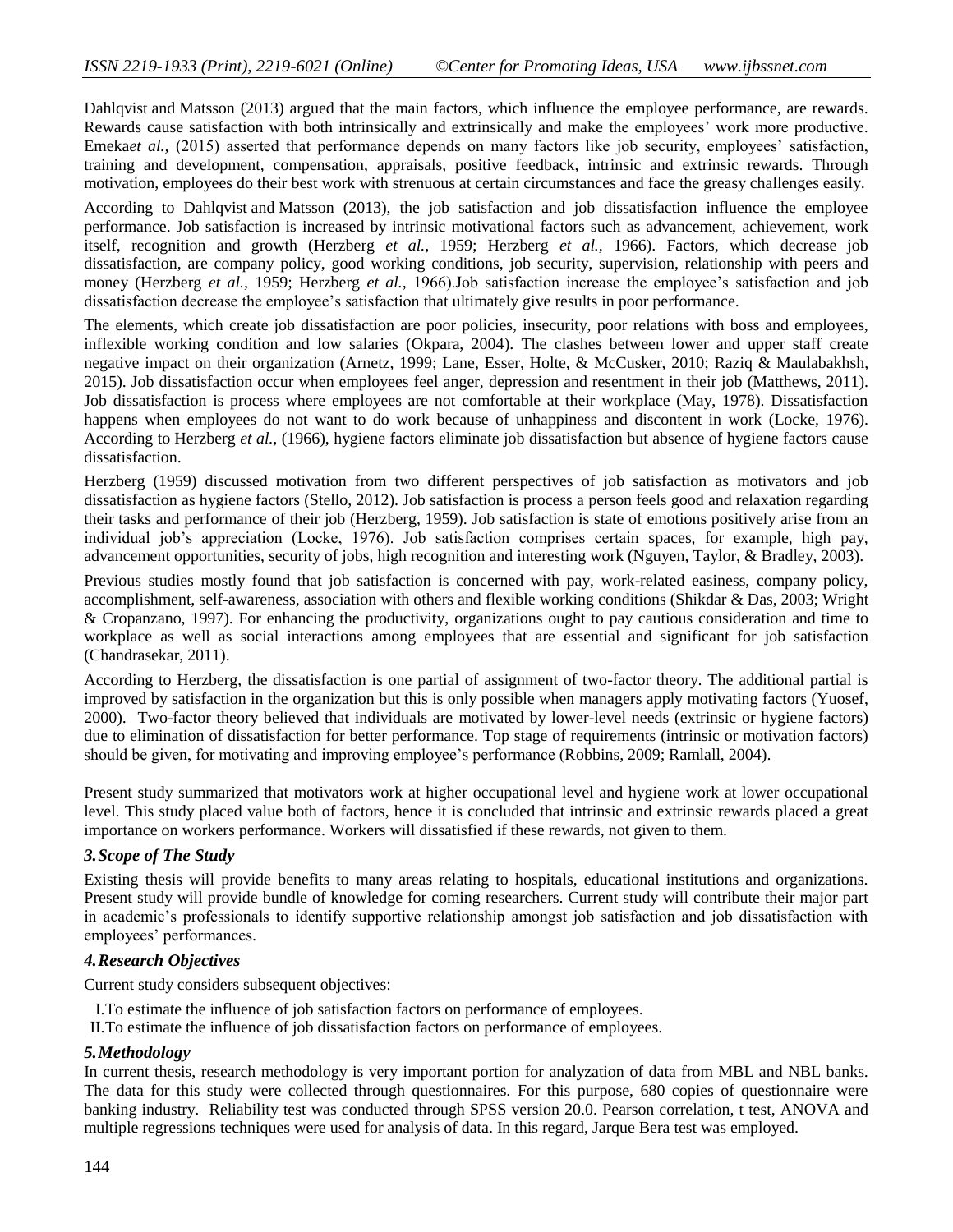On basis of Jarque Bera, all variables used in multiple regression were normally distributed. Convienence non probability technique and random sampling techniques were used in present study. The selected area was Hyderabad, Sindh.

## *6. Results and Discussions*

## **6.1 Demographic Profile For Combined MBL And NBL**

Gender category represented that there were 100% male in combined MBL and NBL. Age category in MBL and NBL combined exhibited that highest ratio of 54.5% employees from age group of 41-50 years, second highest ratio of 37.3% employees from age group of 51-60 years, 25.7% employees from age group of 31-40 years while 8.9% employees from age group of 21-30 years in MBL and NBL combined. In MBL and NBL combined, work experience category displayed that 58.7% employees had more than 15 years experience, 19.2% employees had 6 to 10 years experience, 15.3% employees had 1 to 5 years experiene while 12.2% employees had 11 to 15 years experience.Job status of MBL and NBL demonstrated that 96.0% employees were employed on permanent basis while 4.0% were working on contractual basis.Education category in MBL and NBL revealed that 52.1% employees were bachelors, 39.9% employees had done Master, 17.9% employees belonged to college while 1.9% employees belonged to high school and other professionals.Last category is marital status which represented that 97.9% emplyees were married and 2.1% employees were ummarried.

## **6.2 Statistical Analysis**

The value of mean of motivators and hygiene factors are greater than 5 which is close to the degree of agree level of statement. The cronbach alpha of motivators and hygiene factors is statistically good and excellent. In MBL, all intrinsic factors have small but definite relationship with job satisfaction. But in NBL, work itself and recognition have moderate relationship while growth, advancement and achievement have small but definite relationship with job satisfaction. Whereas hygiene variables of both banks (MBL and NBL) effects negatively to job dissatisfaction. There is significant relationship between motivators with job satisfaction and no affiliationamongst hygiene variables with job dissatisfaction.

According to table 1, in MBL, the coefficient of determination is mentioned by R square is 0.552 and Adjusted R square is .551. This model have explained the variance which described that five independent variables have explained 55.2% of variation in job satisfaction. By measuring through ANOVA, the F-statistic is 1041.174, which show high strength of model. As a result, the model has given a good description of association among explained and unexplained factors. Whereas in NBL, the coefficient of determination is mentioned by R square is 0.581 and Adjusted R square is .580. This model have explained the variance which described that five independent variables have explained 58.1% of variation in job satisfaction. By measuring through ANOVA, the F-statistic is 1201.075, which show high strength of model. As a result, the model has given a good description of association among explained and unexplained factors. From the Coefficient's table, all intrinsic variables have positive significant association with job satisfaction.

According to table 2, in MBL, the coefficient of determination is mentioned by R square is 0.530 and Adjusted R square is .530. This model have explained the variance which described that six independent variables have explained 53.0% of variation in job dissatisfaction. By measuring through ANOVA, the F-statistic is 1810.618, which show high strength of model. As a result, the model has given a good description of association among explained and unexplained factors. From the Coefficient's table, all extrinsic variables have negative significant association with job dissatisfaction. Whereas in NBL, The coefficient of determination is mentioned by R square is 0.518 and Adjusted R square is .518. This model have explained the variance which described that six independent variables have explained 51.8% of variation in job dissatisfaction. By measuring through ANOVA, the F-statistic is 1770.838, which show high strength of model. As a result, the model has given a good description of association among explained and unexplained factors. From the Coefficient's table, all extrinsic variables have negative significant association with job dissatisfaction.

## *7. Conclusion*

High job satisfaction allied with greater competence, success, efficiency and productivity. Supervisors of banking industries have encouraging their employees to bring any concern about trust during their session as well as protect the interest of all employees in industries. This study suggested that there is need for improving employee levels by means of providing responsibility for their work t employees for creating their interest in the work and facilitating them with training for boosts the performance of organization through applying motivators and hygiene factors. Job satisfaction increases the productivity of company, profits, reduce cost and turnover of employees.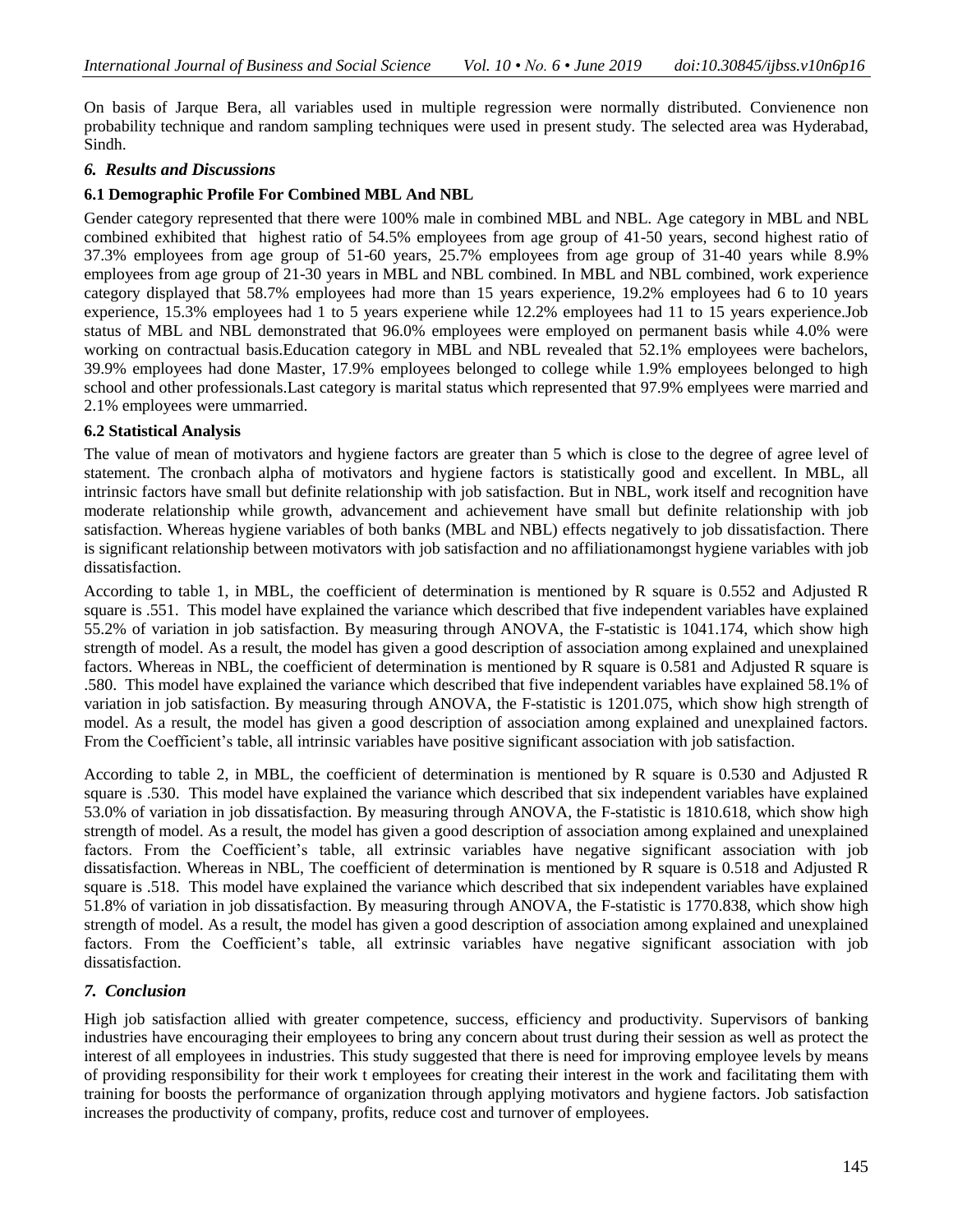Job satisfaction improves the working conditions, provide a chance of advancement, increase the individual personality, create positive relations with peers and increase the quality of work with performance in banking industries. Organizations should build the teams through which employees can discuss their issues face to face that ultimately increase the level of satisfaction among employees.

#### *References*

- Arnetz, B. (1999). Staff perception of the impact of health care transformation on quality of care. *International Journal for Quality in Health Care,11*, 345–351.10.1093/intqhc/11.4.345
- Aziri, B. (2011). Job satisfaction: A literature review. *Management Research and Practice,3*, 77–86.
- Chandrasekar, K. (2011). Workplace environment and its impact organizational performance in public sector organizations. *International Journal of Enterprise Computing and Business Systems,1*(1), 1–19
- Dahlqvist, A., & Matsson, A. (2013). The impact of extrinsic and intrinsic rewards on employees' motivation: A case study of an insurance company
- Edna Naa Amerley Okorley. (2010). University of Cape Coast Factors Influencing the Motivation of Bank Staff in the Cape Coast Metropolis Factors Influencing the Motivation of Bank Staff in the Cape Coast Metropolis.
- Emeka, N., Amaka, O., & Ejim, E. P. (2015). The Effect of Employee Motivation on Organizational Performance of Selected Manufacturing Firms in Enugu State. *World Journal of Management and Behavioral Studies*, *3*(1), 1– 8.<https://doi.org/10.5829/idosi.wjmbs.2015.3.1.1314>
- Herzberg, F. H., Mausner, B., & Snyderman, B. S. (1959). The motivation to work. *John Wiley and Sons*
- Hyun, S. (2009). Reexamination if Herzberg's two factor theory of motivation in the Korean Arcurrent foodservice operation.
- Jurkiewicz, C. L., Massey, T. K and Brown, R. G. (1998). Motivation in Public and Private Organizations: A Comparative Study. *Public Productivity & Management Review, 21(3), 230-250*
- Lane, K., Esser, J., Holte, B., &McCusker, M. M. (2010). A study of nurse faculty job satisfaction in community colleges in Florida. *Teaching and Learning in Nursing,5*, 16–26.10.1016/j.teln.2009.05.001
- Locke, E. (1976). The nature and causes of job satisfaction. *Handbook of Industrial and Organisational Psychology*, Chapter 30.
- Maksuc, F. (2016). Employee motivation and satisfaction: The case of Clinical Centre University of Sarajevo
- Martin, G. R. (1991). Job factors contributing to the job satisfaction and job dissatisfaction of primary principals in one Ministry of Education district in Western Australia. *Retrieved from<http://ro.ecu.edu.au/theses/1124>*
- May, B. R. (1978). A Study of Herzberg's Motivation-Hygiene Theory of Job Satisfaction as It Relates to Academic Personnel in Selected Small Liberal Arts Colleges
- Nazir, A. N. (1998). Perceived Importance of Job Facets and Overall Job Satisfaction of Bank Employees. *Indian Journal of Industrial Relations, 33(4), 479-496*
- Nguyen, A., Taylor, J., & Bradley, S. (2003). Relative pay and job satisfaction: Some new evidence.*MPRA, 1382. Retrieved from https://mpra.ub.uni-muenchen.de/1382/1/MPRA\_paper\_1382*
- Okpara, J. O. (2004). The impact of salary differential on managerial job satisfaction: A study of the gender gap and its implications for management education and practice in a developing economy. *Journal of Business in Developing Nations,8*, 65–91.
- Owusu, B. (2014). An assessment of job satisfaction and its effect on employees' performance: A case of mining companies in the [BIBIANI – ANHWIASO – BEKWAI DISTRICT] in the western region
- Rahman, K.-U., Akhter, W., & Khan, S. U. (2017). Factors affecting employee job satisfaction: A comparative study of conventional and Islamic insurance. *Cogent Business & Management*, *4*(1). https://doi.org/10.1080/23311975.2016.1273082
- Ramlall, S. (2004). A Review of Employee Motivation Theories and their Implications for Employee Retention and their Implications for Employee Retention within Organisations. *Journal of American Academy of Business*, *5*(1/2), 52–63. https://doi.org/10.1063/1.2053360
- Raziq, A., & Maulabakhsh, R. (2015). Impact of Working Environment on Job Satisfaction. *Procedia Economics and Finance,23*, 717–725
- Robbins, S. P., & Judge, T. (2003). Essentials of organizational behavior. *Upper Saddle River, NJ: Prentice Hall,7*
- Robbins, S. P. (2009). Organizational behavior. *Social Psychology: Handbook of Basic Principles., 2nd Ed.*, 913–939. Retrieved that the contract of the contract of the contract of the contract of the contract of the contract of the contract of the contract of the contract of the contract of the contract of the contract of the contract of
	- http://ovidsp.ovid.com/ovidweb.cgi?T=JS&PAGE=reference&D=psyc5&NEWS=N&AN=2007-11239-040
- Shikdar, A. A., & Das, B. (2003). The relationship between worker satisfaction and productivity in a repetitive industrial task. *Applied Ergonomics,34*, 603–610